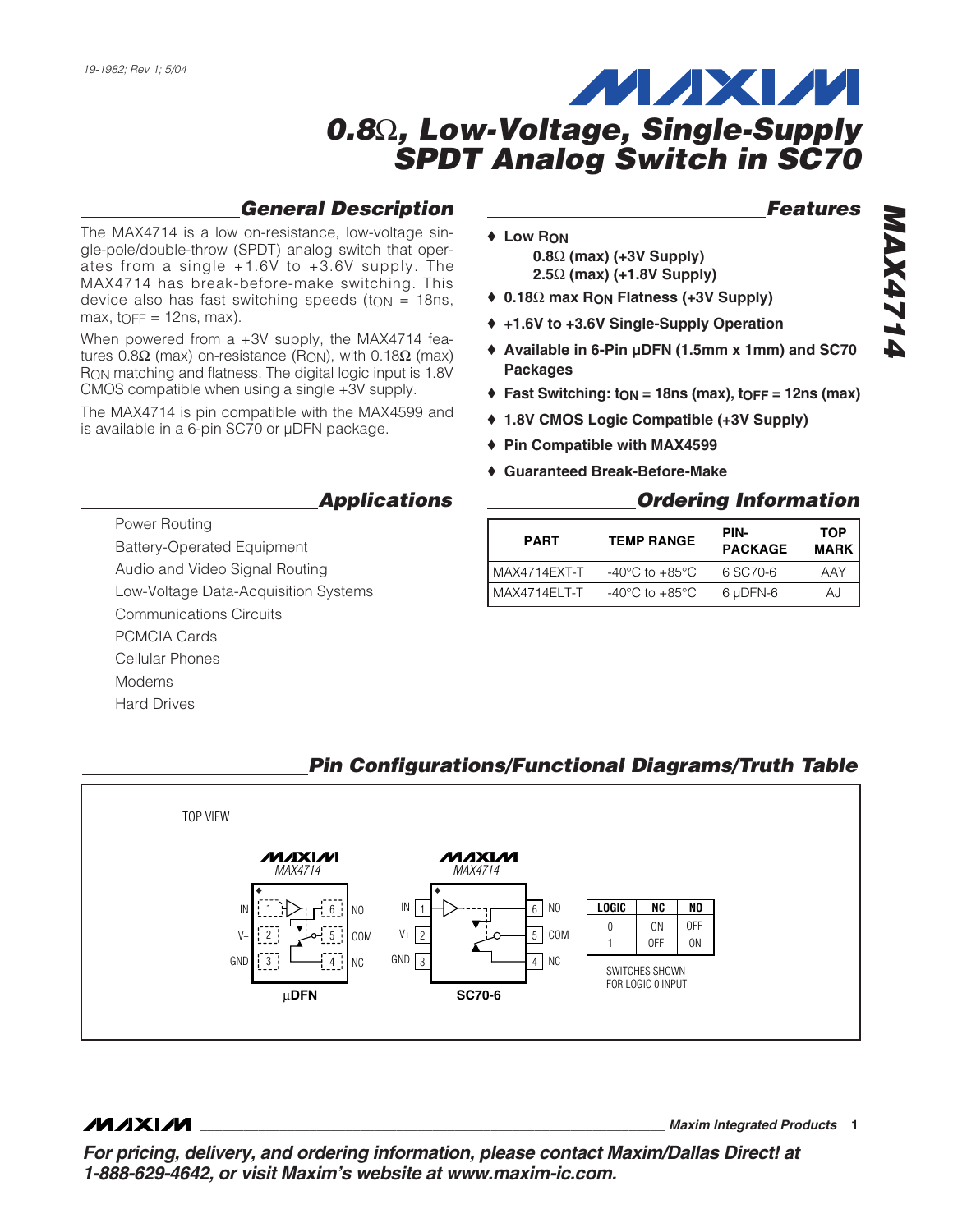#### **ABSOLUTE MAXIMUM RATINGS**

| Voltages Referenced to GND          | 6-Pin SC70 (derate 3.1mW/°C above +70°C)247mW    |  |
|-------------------------------------|--------------------------------------------------|--|
|                                     | 6-Pin µDFN-6 (derate 2.1mW/°C above +70°C) 167mW |  |
|                                     | Operating Temperature Range                      |  |
|                                     |                                                  |  |
| Peak Current NO. NC to COM          |                                                  |  |
|                                     |                                                  |  |
| <b>Continuous Power Dissipation</b> |                                                  |  |

**Note 1:** Signals on NC, NO, and COM exceeding V+ or GND are clamped by internal diodes.

*Stresses beyond those listed under "Absolute Maximum Ratings" may cause permanent damage to the device. These are stress ratings only, and functional operation of the device at these or any other conditions beyond those indicated in the operational sections of the specifications is not implied. Exposure to absolute maximum rating conditions for extended periods may affect device reliability.*

#### **ELECTRICAL CHARACTERISTICS—Single +3V Supply**

(V+ = +2.7V to +3.6V, V<sub>IH</sub> = +1.4V, V<sub>IL</sub> = +0.5V, T<sub>A</sub> = T<sub>MIN</sub> to T<sub>MAX</sub>, unless otherwise noted. Typical values are at V+ = +3.0V and  $T_A = +25$ °C.) (Notes 2, 3)

| <b>PARAMETER</b>                 | <b>SYMBOL</b>                              | <b>CONDITIONS</b>                                                                                   | Tд                                   | <b>MIN</b>   | <b>TYP</b> | <b>MAX</b> | <b>UNITS</b> |
|----------------------------------|--------------------------------------------|-----------------------------------------------------------------------------------------------------|--------------------------------------|--------------|------------|------------|--------------|
| <b>ANALOG SWITCH</b>             |                                            |                                                                                                     |                                      |              |            |            |              |
| Analog Signal Range              | VCOM,<br>V <sub>NO</sub> , V <sub>NC</sub> |                                                                                                     |                                      | $\mathbf 0$  |            | $V +$      | $\vee$       |
| On-Resistance (Note 4)           | RON                                        | $V_+ = 2.7V$ , $I_{COM} = 100$ mA,                                                                  | $+25^{\circ}$ C                      |              | 0.6        | 0.8        | Ω            |
|                                  |                                            | $V_{NO}$ or $V_{NC} = 1.5V$                                                                         | T <sub>MIN</sub> to T <sub>MAX</sub> |              |            | 0.9        |              |
| On-Resistance Match              | $\Delta$ RON                               | $V_+ = 2.7V$ , $I_{COM} = 100mA$ ,                                                                  | $+25^{\circ}$ C                      |              | 0.03       | 0.06       | $\Omega$     |
| Between Channels (Note 5)        |                                            | $V_{NO}$ or $V_{NC} = 1.5V$                                                                         | T <sub>MIN</sub> to T <sub>MAX</sub> |              |            | 0.08       |              |
| On-Resistance Flatness           | RFLAT(ON)                                  | $V_+ = 2.7V$ , $l_{COM} = 100$ mA,                                                                  | $+25^{\circ}$ C                      |              | 0.1        | 0.18       | Ω            |
| (Note 6)                         |                                            | $V_{NO}$ or $V_{NC} = 0.6V$ , 1.5V, 2.1V                                                            | T <sub>MIN</sub> to T <sub>MAX</sub> |              |            | 0.2        |              |
| NO or NC Off-Leakage             | INO(OFF).                                  | $V_+ = 3.3V$ . $V_{\text{COM}} = 0.3V$ . 3V.                                                        | $+25^{\circ}$ C                      | $-1$         |            | $+1$       | nA           |
| Current                          | INC(OFF)                                   | $V_{NO}$ or $V_{NC} = 3V$ , 0.3V                                                                    | T <sub>MIN</sub> to T <sub>MAX</sub> | $-5$         |            | $+5$       |              |
| COM On-Leakage Current           | ICOM(ON)                                   | $V_+ = 3.3V$ , $V_{COM} = 0.3V$ , 3V,<br>$V_{\text{NO}}$ or $V_{\text{NC}} = 0.3V$ , 3V or floating | $+25^{\circ}$ C                      | $-2$         |            | $+2$       | nA           |
|                                  |                                            |                                                                                                     | T <sub>MIN</sub> to T <sub>MAX</sub> | $-10$        |            | $+10$      |              |
| <b>DYNAMIC</b>                   |                                            |                                                                                                     |                                      |              |            |            |              |
| Turn-On Time                     | ton                                        | $V_{NO}$ or $V_{NC} = 1.5V$ , R <sub>L</sub> = 50 $\Omega$ ,                                        | $+25^{\circ}$ C                      |              | 13         | 18         | ns           |
|                                  |                                            | $C_{L}$ = 35pF, Figure 1                                                                            | T <sub>MIN</sub> to T <sub>MAX</sub> |              |            | 20         |              |
| Turn-Off Time                    | toFF                                       | $V_{NO}$ or $V_{NC}$ = 1.5V, R <sub>L</sub> = 50 $\Omega$ ,                                         | $+25^{\circ}$ C                      |              | 6          | 12         | ns           |
|                                  |                                            | $C_{L}$ = 35pF, Figure 1                                                                            | T <sub>MIN</sub> to T <sub>MAX</sub> |              |            | 15         |              |
| Break-Before-Make Delay          |                                            | V <sub>NO</sub> or V <sub>NC</sub> = 1.5V, R <sub>L</sub> = 50 $\Omega$ ,                           | $+25^{\circ}$ C                      | $\mathbf{1}$ | 9          |            |              |
| (Note 7)                         | <b>t</b> BBM                               | $C_{L}$ = 35pF, Figure 2                                                                            | T <sub>MIN</sub> to T <sub>MAX</sub> | $\mathbf{1}$ |            |            | ns           |
| Charge Injection                 | Q                                          | $V_{GEN}$ , R <sub>GEN</sub> , $C_L = 1.0$ nF, Figure 3                                             | $+25^{\circ}$ C                      |              | 22         |            | рC           |
| Off-Isolation (Note 8)           | Viso                                       | $f = 1$ MHz, $V_{COM} = 1V_{RMS}$ ,<br>$R_{L} = 50\Omega$ , $C_{L} = 5pF$ , Figure 4                | $+25^{\circ}$ C                      |              | $-54$      |            | dB           |
| Crosstalk (Note 9)               |                                            | $f = 1$ MHz, $V_{COM} = 1V_{RMS}$<br>$R_L = 50\Omega$ , $C_L = 5pF$ , Figure 4                      | $+25^{\circ}$ C                      |              | $-54$      |            | dB           |
| <b>Total Harmonic Distortion</b> | <b>THD</b>                                 | $f = 20$ Hz to 20kHz, $V_{COM} = 2V_{P-P}$ ,<br>$R_{L} = 32\Omega$                                  | $+25^{\circ}$ C                      |              | 0.01       |            | $\%$         |

**MAXIM**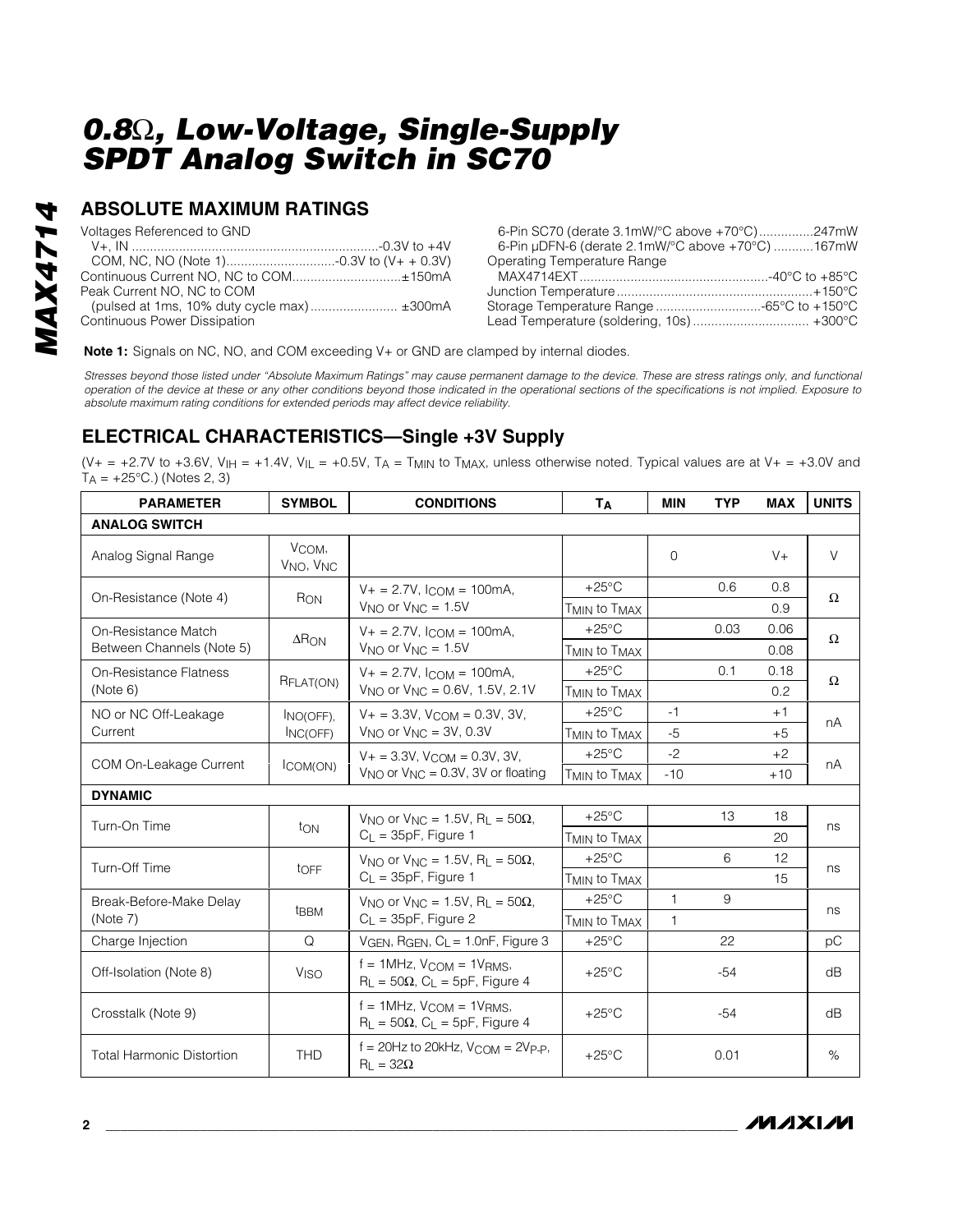### **ELECTRICAL CHARACTERISTICS—Single +3V Supply (continued)**

 $(V_{+} = +2.7V$  to +3.6V,  $V_{HH} = +1.4V$ ,  $V_{HL} = +0.5V$ ,  $T_A = T_{MIN}$  to  $T_{MAX}$ , unless otherwise noted. Typical values are at  $V_{+} = +3.0V$  and  $T_A = +25$ °C.) (Notes 2, 3)

| <b>PARAMETER</b>               | <b>SYMBOL</b>                      | <b>CONDITIONS</b>                    | Tд              | <b>MIN</b> | <b>TYP</b> | <b>MAX</b> | <b>UNITS</b> |
|--------------------------------|------------------------------------|--------------------------------------|-----------------|------------|------------|------------|--------------|
| NC or NO Off-Capacitance       | $CNO(OFF)$ ,<br>CNC(OFF)           | $= 1$ MHz, Figure 5                  | $+25^{\circ}$ C |            | 30         |            | pF           |
| COM On-Capacitance             | CCOM(ON)                           | $= 1$ MHz, Figure 5                  | $+25^{\circ}$ C |            | 65         |            | pF           |
| <b>LOGIC INPUT</b>             |                                    |                                      |                 |            |            |            |              |
| Input Voltage Low              | $V_{IL}$                           |                                      |                 |            |            | 0.5        | $\vee$       |
| Input Voltage High             | V <sub>IH</sub>                    |                                      |                 | 1.4        |            |            | V            |
| Input Leakage Current          | <sup>I</sup> IN                    | $V_{IN} = 0V$ or $V +$               |                 | $-1$       |            | $+1$       | μA           |
| <b>SUPPLY</b>                  |                                    |                                      |                 |            |            |            |              |
| Power-Supply Range             | $V +$                              |                                      |                 | 1.6        |            | 3.6        | $\vee$       |
| Positive Supply Current<br>$+$ |                                    |                                      | $+25^{\circ}$ C |            | 0.04       | 0.2        |              |
|                                | $V_+$ = +3.6V, $V_{IN}$ = 0V or V+ | T <sub>MIN</sub> to T <sub>MAX</sub> |                 |            | 2          | μA         |              |

#### **ELECTRICAL CHARACTERISTICS—Single +1.8V Supply**

 $(V+= +1.8V, V_{IH} = +1V, V_{IL} = +0.4V, T_A = T_{MIN}$  to T<sub>MAX</sub>, unless otherwise noted. Typical values are at T<sub>A</sub> = +25°C.) (Notes 2, 3)

| <b>PARAMETER</b>                                        | <b>SYMBOL</b>                                                             | <b>CONDITIONS</b>                                                                                    | Tд                                   | <b>MIN</b>     | <b>TYP</b> | <b>MAX</b> | <b>UNITS</b> |
|---------------------------------------------------------|---------------------------------------------------------------------------|------------------------------------------------------------------------------------------------------|--------------------------------------|----------------|------------|------------|--------------|
| <b>ANALOG SWITCH</b>                                    |                                                                           |                                                                                                      |                                      |                |            |            |              |
| Analog Signal Range                                     | VCOM,<br>V <sub>NO</sub> , V <sub>NC</sub>                                |                                                                                                      |                                      | $\Omega$       |            | $V +$      | V            |
| On-Resistance                                           |                                                                           | $l_{\text{COM}} = 10 \text{mA}$                                                                      | $+25^{\circ}$ C                      |                | 1.2        | 2.5        | $\Omega$     |
|                                                         | RON                                                                       | $V_{\text{NO}}$ or $V_{\text{NC}} = +0.9V$                                                           | T <sub>MIN</sub> to T <sub>MAX</sub> |                |            | 5          |              |
| NO or NC Off-Leakage                                    | INO(OFF).                                                                 | $V_{\rm COM} = 0.3V$ , 1.5V,                                                                         | $+25^{\circ}$ C                      | $-1$           | 0.01       | $+1$       | nA           |
| Current                                                 | INC(OFF)                                                                  | $V_{NO}$ or $V_{NC} = 1.5V$ , 0.3V                                                                   | T <sub>MIN</sub> to T <sub>MAX</sub> | $-5$           |            | $+5$       |              |
| COM On-Leakage Current                                  | ICOM(ON)                                                                  | $V_{\text{COM}} = 0.3V$ , 1.5V, $V_{\text{NO}}$ or<br>$V_{\text{NC}} = 0.3V$ , 1.5V or floating      | $+25^{\circ}$ C                      | $-2$           |            | $+2$       | nA           |
|                                                         |                                                                           |                                                                                                      | T <sub>MIN</sub> to T <sub>MAX</sub> | $-10$          |            | $+10$      |              |
| <b>DYNAMIC</b>                                          |                                                                           |                                                                                                      |                                      |                |            |            |              |
|                                                         | ton                                                                       | V <sub>NO</sub> or V <sub>NC</sub> = 1.5V, R <sub>I</sub> = 50 $\Omega$ ,<br>$C_L = 35pF$ , Figure 1 | $+25^{\circ}$ C                      |                | 18         | 25         |              |
| Turn-On Time                                            |                                                                           |                                                                                                      | T <sub>MIN</sub> to T <sub>MAX</sub> |                |            | 30         | ns           |
| Turn-Off Time                                           |                                                                           | V <sub>NO</sub> or V <sub>NC</sub> = 1.5V, R <sub>I</sub> = 50 $\Omega$ ,<br>$C_L = 35pF$ , Figure 1 | $+25^{\circ}$ C                      |                | 9          | 15         |              |
|                                                         | toFF                                                                      |                                                                                                      | T <sub>MIN</sub> to T <sub>MAX</sub> |                |            | 18         | ns           |
| Break-Before-Make Delay<br>t <sub>BBM</sub><br>(Note 7) | V <sub>NO</sub> or V <sub>NC</sub> = 1.5V, R <sub>L</sub> = 50 $\Omega$ , | $+25^{\circ}$ C                                                                                      | 2                                    |                |            |            |              |
|                                                         |                                                                           | $C_L = 35pF$ , Figure 2                                                                              | T <sub>MIN</sub> to T <sub>MAX</sub> | $\overline{2}$ |            |            | ns           |
| Charge Injection                                        | Q                                                                         | $VGEN = OV$ , $RGEN = 0$ , $C_L = 1nF$ ,<br>Figure 3                                                 | $+25^{\circ}$ C                      |                | 12         |            | рC           |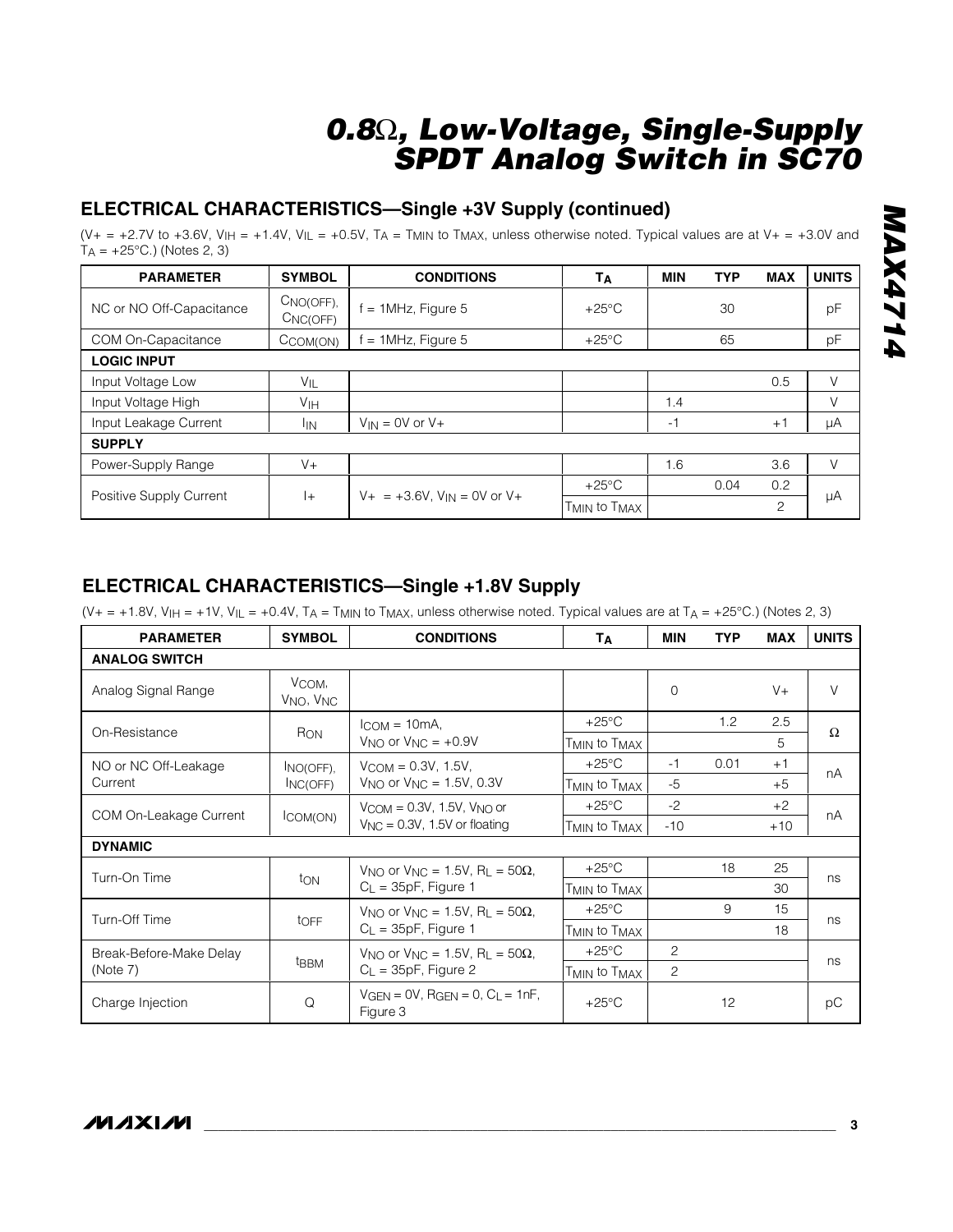#### **ELECTRICAL CHARACTERISTICS—Single +1.8V Supply (continued)**

 $(V+= +1.8V, V_{IH} = +1V, V_{IL} = +0.4V, T_A = T_{MIN}$  to T<sub>MAX</sub>, unless otherwise noted. Typical values are at T<sub>A</sub> = +25°C.) (Notes 2, 3)

| <b>PARAMETER</b>               | <b>SYMBOL</b>     | <b>CONDITIONS</b>   | Тд                                   | <b>MIN</b> | <b>TYP</b> | <b>MAX</b> | <b>UNITS</b> |
|--------------------------------|-------------------|---------------------|--------------------------------------|------------|------------|------------|--------------|
| <b>LOGIC INPUT</b>             |                   |                     |                                      |            |            |            |              |
| Input Voltage Low              | $V_{\parallel L}$ |                     |                                      |            |            | 0.4        |              |
| Input Voltage High             | V <sub>IH</sub>   |                     |                                      |            |            |            |              |
| Input Leakage Current          | <b>IIN</b>        | $V_{IN}$ = 0V or V+ |                                      |            |            |            | μA           |
| <b>SUPPLY</b>                  |                   |                     |                                      |            |            |            |              |
| Positive Supply Current<br>$+$ |                   | $V_{IN}$ = 0V or V+ | $+25^{\circ}$ C                      |            | 0.04       | 0.2        |              |
|                                |                   |                     | T <sub>MIN</sub> to T <sub>MAX</sub> |            |            | ⌒          | μA           |

**Note 2:** The algebraic convention, where the most negative value is a minimum and the most positive value is a maximum, is used in this data sheet.

**Note 3:** Parts are 100% tested at +25°C. Limits across the full temperature range are guaranteed by design and correlation.

**Note 4:** Guaranteed by design for µDFN package.

**Note 5:**  $\Delta$ R<sub>ON</sub> = R<sub>ON(MAX)</sub> - R<sub>ON(MIN)</sub>.

**Note 6:** Flatness is defined as the difference between the maximum and minimum values of on-resistance as measured over the specified analog signal range.

**Note 7:** Guaranteed by design.

**Note 8:** Off-Isolation =  $20\log_{10}$  [V<sub>COM</sub> / (V<sub>NC</sub> or V<sub>NO</sub>)], V<sub>COM</sub> = output, V<sub>NC</sub> or V<sub>NO</sub> = input to off switch.

**Note 9:** Between the two switches.



### *Typical Operating Characteristics*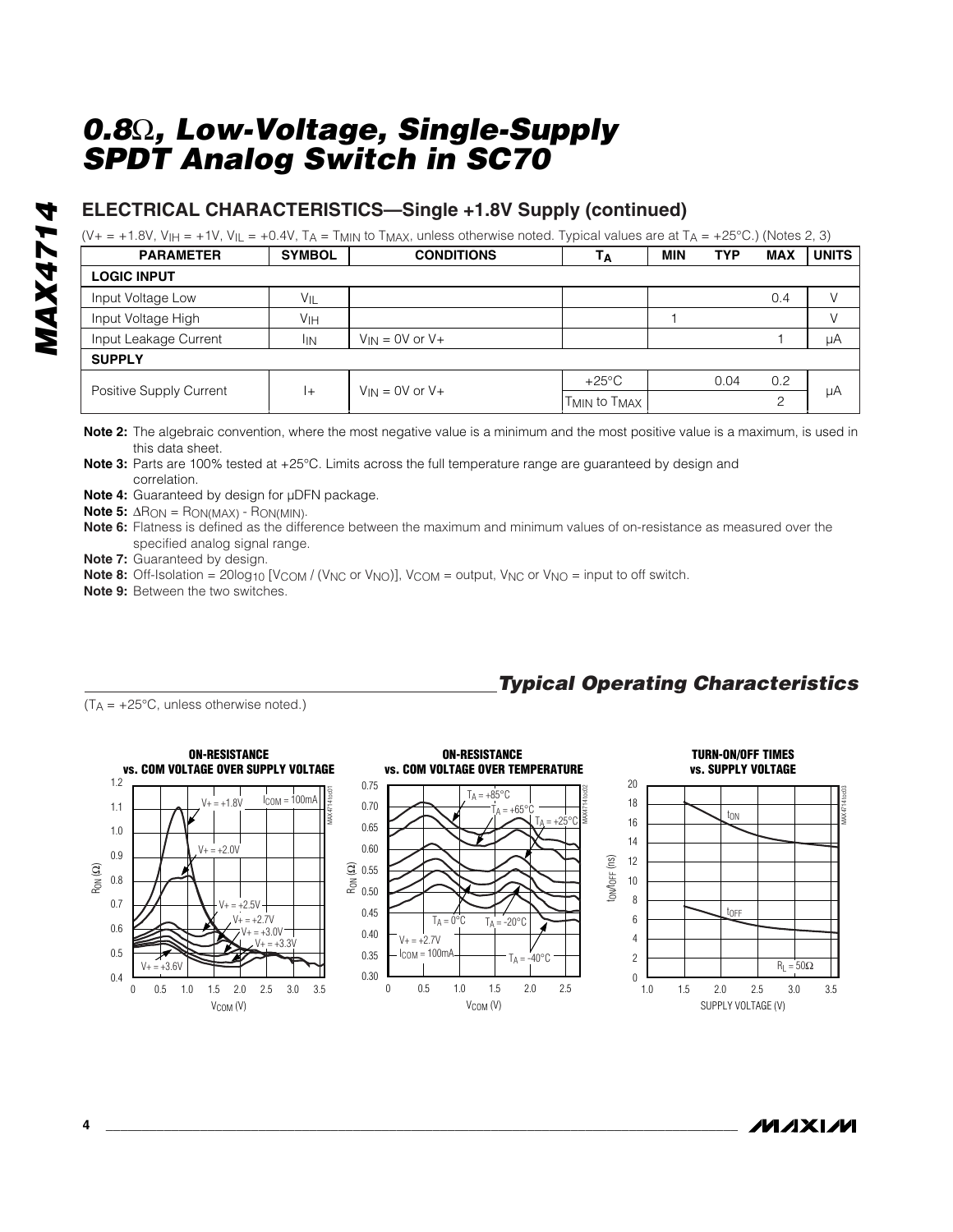#### *Typical Operating Characteristics (continued)*

 $(T_A = +25^{\circ}C,$  unless otherwise noted.)

**TURN-ON/OFF TIMES ON/OFF-LEAKAGE CURRENT vs. TEMPERATURE CHARGE INJECTION vs. COM VOLTAGE vs. TEMPERATURE** 16 4.0 50 MAX4714 toc04  $V_+ = 3.3V$ MAX4714 toc05 tON 45 14 3.5 40 ON/OFF-LEAKAGE CURRENT (nA) ON/OFF-LEAKAGE CURRENT (nA) 12 3.0 35 ICOM(ON) 10 2.5 30 tON/tOFF (ns) Q (pC)  $V+=3V$ 8 2.0 25  $C_L = 1nF$ 20 6 1.5 tOFF 15 ICOM(OFF) 4 1.0  $V_+ = +2.7V$ 10  $= 1.8V$ 2  $R_L = 50\Omega$  $C_L = 1nF$ 0.5 5  $C_L = 35pF$ 0  $\Omega$ 0 0 0.8 1.2 1.6 0.4 2.0 2.4 2.8 3.2 3.6 -40 0 20 -20 40 60 80 -40 0 20 -20 40 60 80 TEMPERATURE (°C) TEMPERATURE (°C) V<sub>COM</sub> (V) **TOTAL HARMONIC DISTORTION LOGIC THRESHOLD VOLTAGE FREQUENCY RESPONSE vs. SUPPLY VOLTAGE vs. FREQUENCY** MAX4714 toc09 20 1 1.1 MAX4714 toc07 MAX4714 toc08 R<sub>L</sub> = 32Ω<br>V+ = 3V ON-LOSS  $\mathbf 0$ 1.0 Ħ ╫╫ LOGIG THRESHOLD VOLTAGE (V) LOGIG THRESHOLD VOLTAGE (V) ┯╇╫╫ T 11 11 Ш HII ШI -20 0.9 0.1 V<sub>IN</sub> RISING █ LOSS (dB) -40 THD (%) 0.8 H HII -60 0.7  $\blacksquare$ V<sub>IN</sub> FALLING TTIII TIII 0.01 ON-PHASE -80 0.6 ATION/CROSSTALK | | | | |  $+\!\!+\!\!+\!\!+\!\!-\!\!$ 0.5 -100 **TTTII** 0.001 -120 0.4 10 1k 100k 100 1k 10k 10k 10M 100M 100k 1M 1G 1.0 1.5 2.0 2.5 3.0 3.5 FREQUENCY (Hz) SUPPLY VOLTAGE (V) FREQUENCY (Hz)

#### *Pin Description*

| <b>PIN</b> | <b>NAME</b> | <b>FUNCTION</b>               |
|------------|-------------|-------------------------------|
|            | IN          | Digital Control Input         |
|            | V+          | Positive Supply Voltage Input |
| 3          | <b>GND</b>  | Ground                        |
|            | NC.         | Analog Switch-Normally Closed |
| 5          | COM         | Analog Switch-Common          |
| 6          | <b>NO</b>   | Analog Switch-Normally Open   |

*IVI A* XI*IV*I

**NAX4714** *MAX4714*

MAX4714 toc06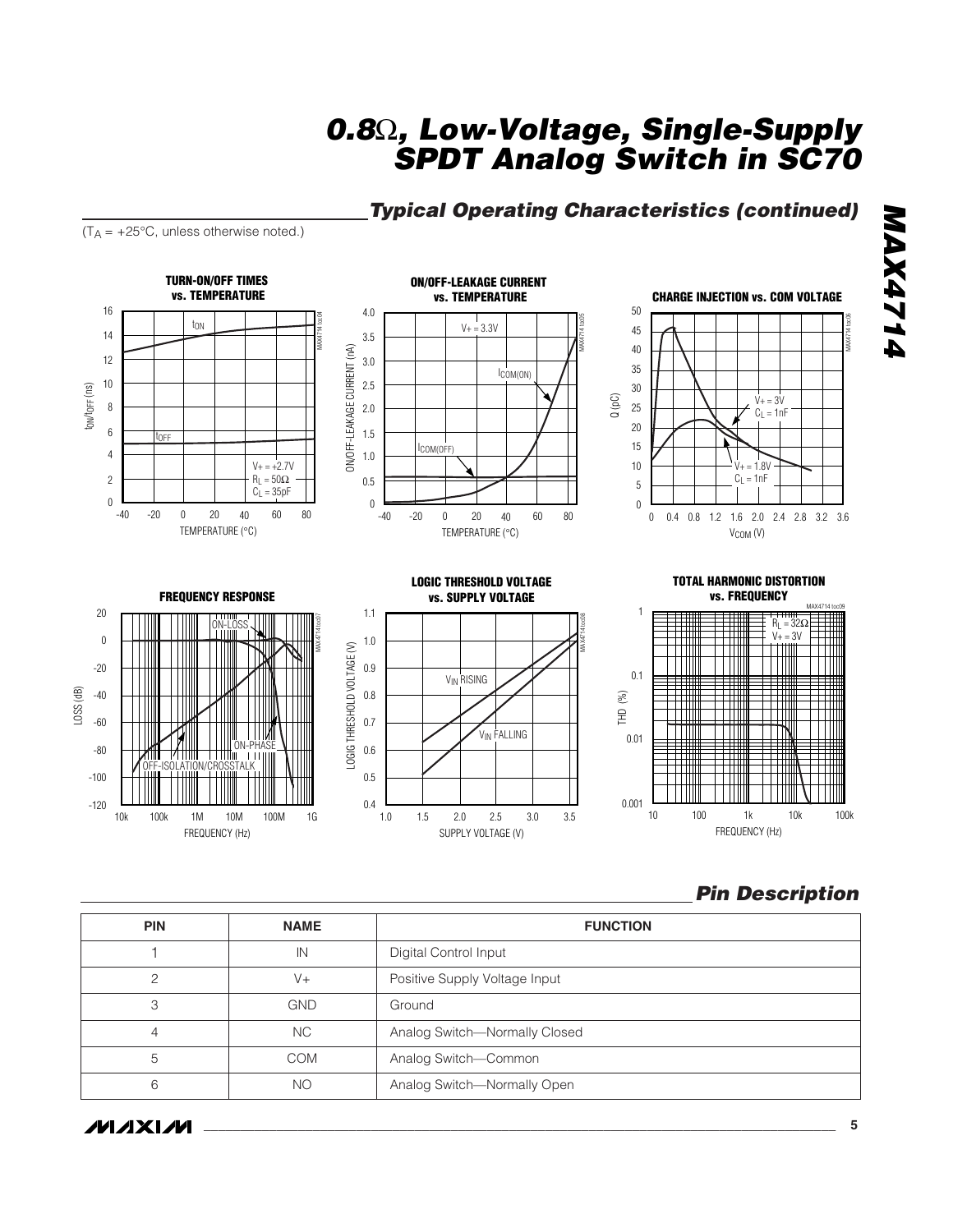#### *Detailed Description*

The MAX4714 is a low-on-resistance  $(R<sub>ON</sub>)$ , low-voltage, single-pole/double-throw (SPDT) analog switch that operates from  $a +1.6V$  to  $+3.6V$  supply. The MAX4714 has break-before-make switching. This device also has fast switching speeds (t $_{ON}$  = 18ns,  $max$ ,  $top = 12$ ns, max).

When powered from a +3V supply, the  $0.8\Omega$  (max) R<sub>ON</sub> allows high continuous currents to be switched in a variety of applications.

#### *Applications Information*

#### *Logic Inputs*

The MAX4714 logic input can be driven up to +3.6V regardless of the supply voltage. For example, with a +3.3V supply, IN may be driven low to GND and high to +3.6V. Driving IN rail-to-rail minimizes power consumption.

#### *Analog Signal Levels*

Analog signals that range over the entire supply voltage (V+ to GND) can be passed with very little change in on-resistance (see *Typical Operating Characteristics*). The switches are bidirectional, so the NO, NC, and COM pins can be used as either inputs or outputs.

#### *Chip Information*

**MAXIM** 

TRANSISTOR COUNT: 135 PROCESS: CMOS

#### *Test Circuits/Timing Diagrams*







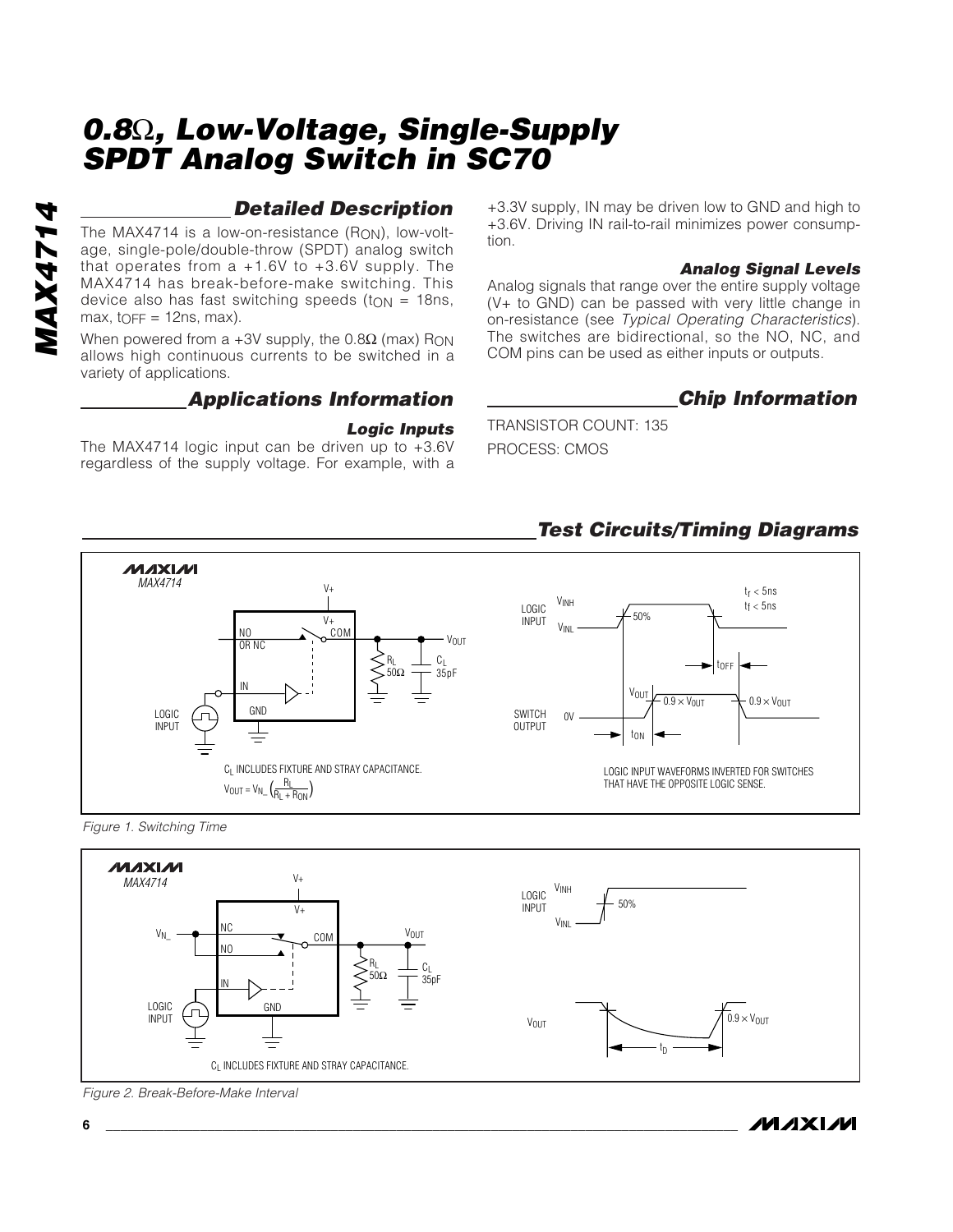#### *Test Circuits/Timing Diagrams (continued)*



*Figure 3. Charge Injection* 



*Figure 4. On-Loss, Off-Isolation, and Crosstalk*



*Figure 5. Channel Off/On-Capacitance*

*MAX4714*

**NAX4714**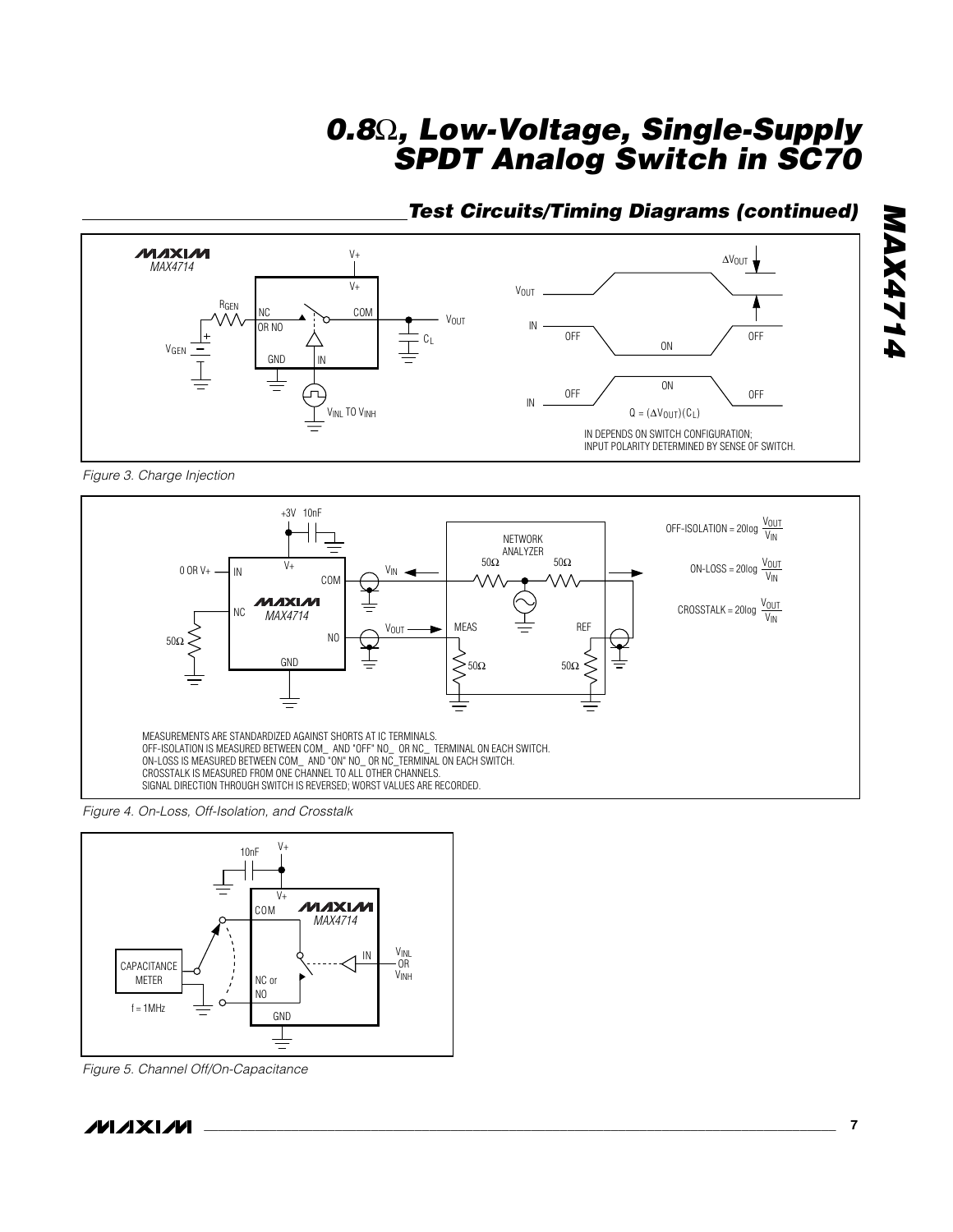#### *Package Information*

(The package drawing(s) in this data sheet may not reflect the most current specifications. For the latest package outline information go to **www.maxim-ic.com/packages**.)



**MAX4714** *MAX4714*

**MAXM**